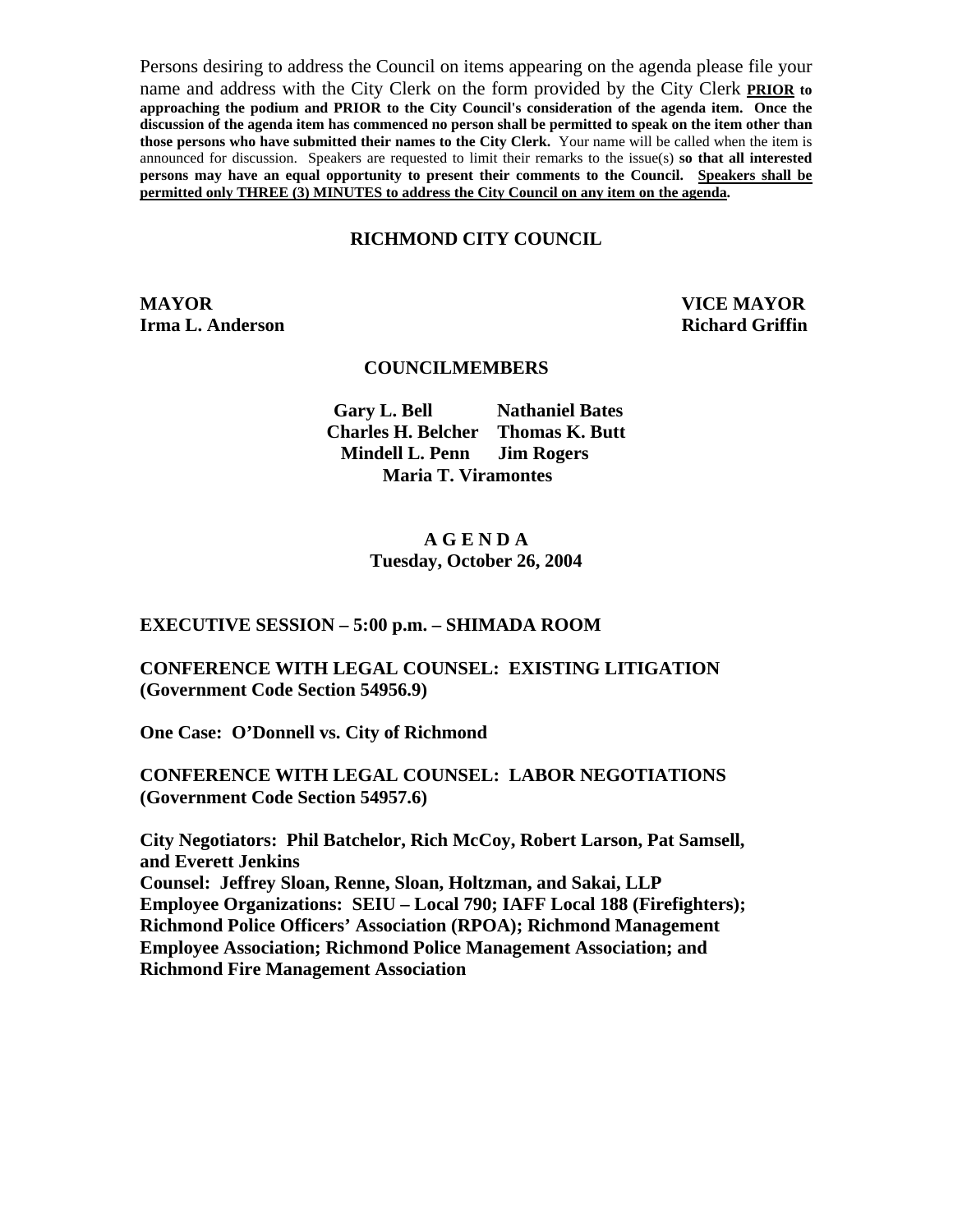### **OPEN SESSION - 7:05 p.m. - COUNCIL CHAMBER**

### **A. ROLL CALL**

#### **B. COUNCILMEMBER'S CODE OF CONDUCT**

**"I solemnly pledge to conduct all City matters fairly, responsibly and impartially; to carry out the business of the City in an orderly and efficient manner; to treat my colleagues, citizens, and City staff with dignity and respect; through debate, discussion, and dialogue instill public confidence and integrity in the process of City government; and to serve the citizens of Richmond to the best of my ability."** 

#### **C. APPROVAL OF MINUTES**

**C-1.** Regular meeting held October 19, 2004.

#### **D. STATEMENT OF CONFLICT OF INTEREST**

### **E. AGENDA REVIEW**

### **F. REPORT FROM CITY ATTORNEY OF FINAL DECISIONS MADE AND NON-CONFIDENTIAL DISCUSSIONS HELD DURING EXECUTIVE SESSION.**

#### **G. PRESENTATIONS, PROCLAMATIONS, AND COMMENDATIONS**

 **G-1.** Proclamation honoring Eddie and Jan Menosse for their outstanding leadership and contributions to the West Contra Costa Salesians Boys' and Girls' Club – City Council (Mayor Anderson and Councilmember Bates 620-6581).

#### **H. REPORTS OF STANDING COMMITTEES AND MAYOR**

- **H-1.** Public Safety and Public Services Standing Committee.
- **H-2.** Finance, Administrative Services, and Economic Development Standing Committee.
- **H-3.** Rules and Procedures Standing Committee.
- **H-4.** Report from the Mayor.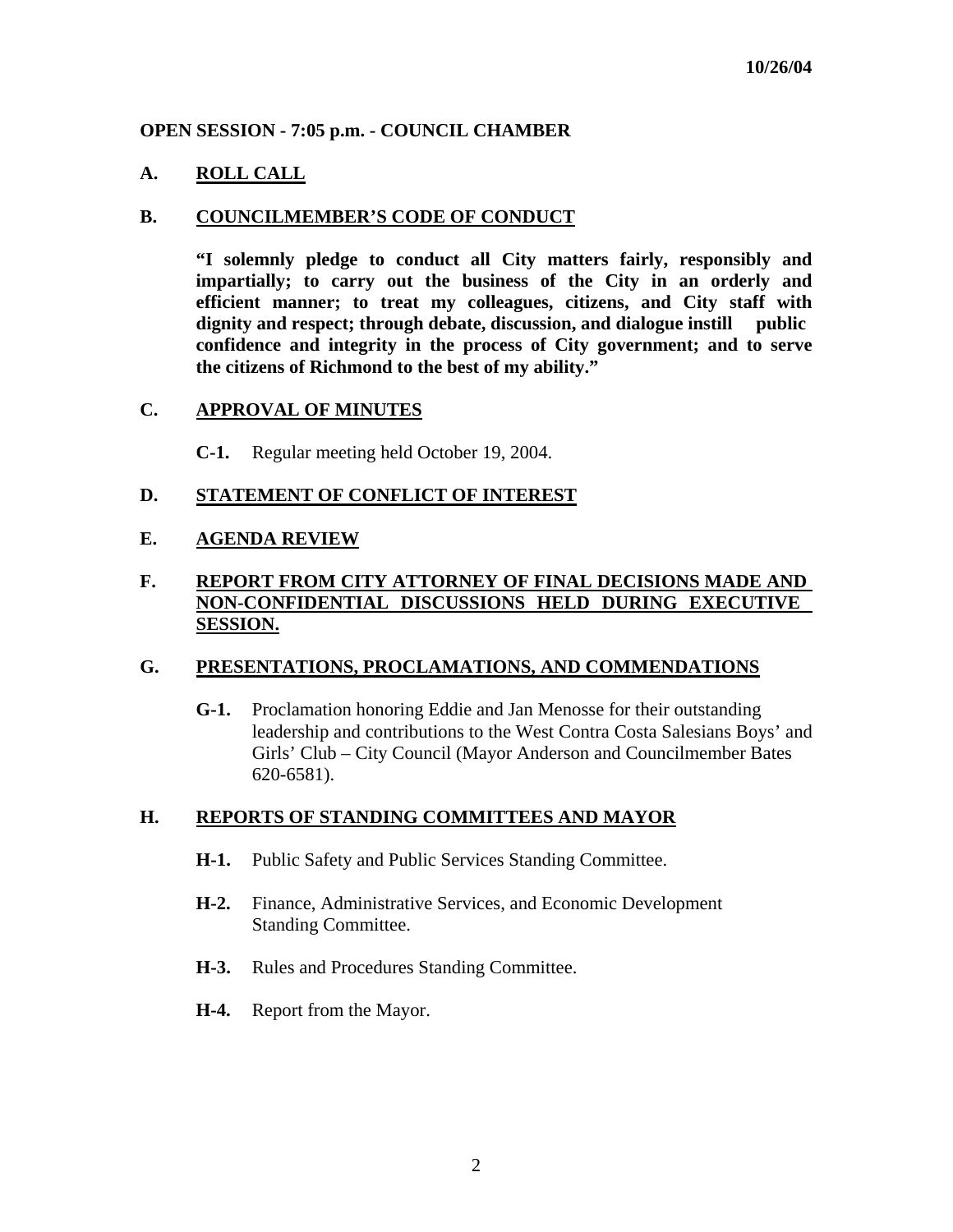### **I. CONSENT CALENDAR**

**Consent Calendar items are considered routine and will be enacted, approved or adopted by one motion unless a request for removal for discussion or explanation is received from the audience or the Council.** 

- **I-1.** APPROVE an agreement with Motorola to service the Police and Fire Departments' mobile data computers and to provide technical services. Total amount of agreement will not exceed \$45,405.72 – Police and Fire Departments (Chief Bennett 620-6655/Chief Banks 307-8161).
- **I-2. RESOLUTION** authorizing a contract with Greater Richmond Interfaith Programs, Inc. to fund a multi-service resource center and transitional housing facility. Total amount of agreement will not exceed \$22,297 – Community and Economic Development (Lisa Hamburger/ Theresa Wilkerson 307-8140).
- **I-3. RESOLUTION** authorizing the filing of an application for Federal Surface Transportation Program funding to resurface Carlson Boulevard, committing the necessary non-federal match for the project, and stating the assurance that the City will complete the project – Public Services (Rich Davidson 307-8091).
- **I-4**. **RESOLUTION** accepting certain streets and public improvements within Parcel 3, of the Park Ridge Residential Development (Country Club Vista), Subdivision 8236 – Public Services (Rich Davidson 307-8105).
- **I-5. RESOLUTION** approving the final map of Subdivision 8766 (nine unit condominium subdivision) – Public Services (Rich Davidson 307-8015).
- **I-6. RESOLUTIONS** authorizing applications for grant funds for the Richmond Plunge as follows:
	- a. authorizing the City of Richmond to apply for a grant from the 2002 Resources Bond Act (Proposition 40) administered by the California Library to complete the restoration and rehabilitation of the Plunge and open it for full operations ("California Cultural and Historical Endowment- CCHE, due October  $1<sup>st</sup>$ )
	- b. authorizing the City of Richmond to apply for a grant from the 2002 Resource Bond Act (Proposition 40) administered by the State of California of Parks and Recreation for the rehabilitation of the Plunge ("State Urban Parks and Healthy Communities Program – [UHPC], due November  $5<sup>th</sup>$ ) – Recreation and Parks (Diane Harrison 620-6798).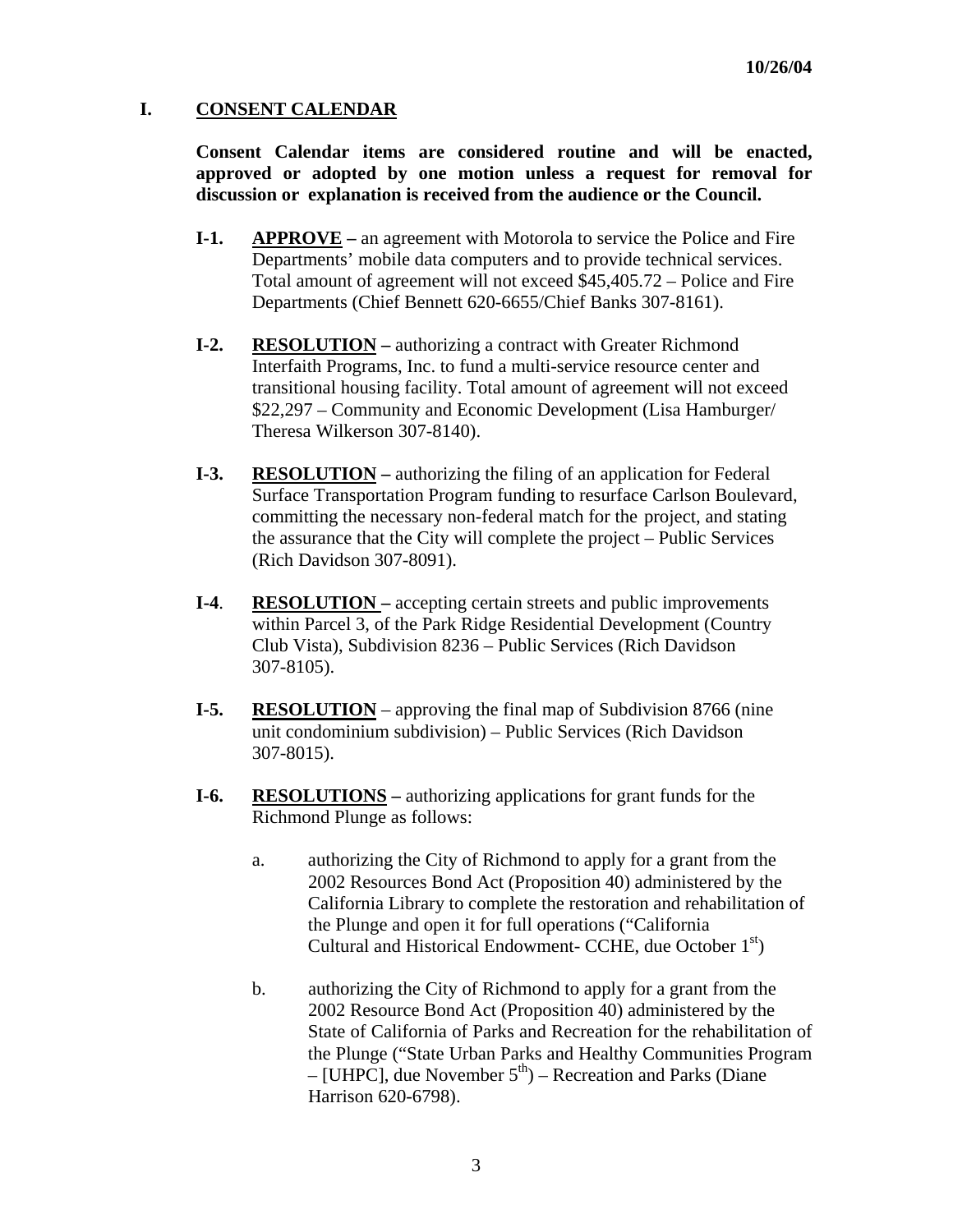- **I-7. ORDINANCE** amending Chapter 8.16 of the Richmond Municipal Code. This amendment sets forth additional regulations for the installation and responsible use of Fire Alarm Systems and for assessment of service fees for excessive false fire alarm responses – **First Reading -** Fire (Don Perez 307-8042).
- **I-8. ORDINANCE** amending Section 2.56.110 of the Municipal Code extending the duration of Chapter 2.56, Local Employment Program, from October 31, 2004, to April 30, 2005 – **Second Reading** – City Attorney (Everett Jenkins 620-6509).
- **I-9. ORDINANCE** amending Section 2.50.150 of the Municipal Code extending the duration of Chapter 2.50, Richmond Business Opportunity, from October 31, 2004, to April 30, 2005 – **Second Reading** – City Attorney (Everett Jenkins 620-6509).
- **I-10. DENY** claims against the City of Richmond by: (1) Louise Cooks, (2) Jeannie Meiers, (3) Roy Phelps and Sharlene Zachary, and (4) Brian Timmons – Risk Management (Elizabeth Miller 620-6710).

# **J. OPEN FORUM FOR PUBLIC COMMENT**

Anyone wishing to address the City Council must submit a request to the City Clerk prior to commencement of the item. **Each speaker will be limited to a Maximum of Two (2) Minutes. The Maximum Number of Requests will be limited to fifteen (15), and the total amount of time for Open Forum will be Thirty (30) Minutes. SPEAKERS MUST SPEAK ON ITEMS THAT ARE NOT ON THE AGENDA.** 

# **K. PUBLIC HEARINGS**

# **L. AGREEMENTS**

# **M. RESOLUTIONS**

#### **The following resolutions are to be adopted to confirm the City of Richmond's agreement the various bargaining units**:

- **M-1. ADOPT** resolutions regarding the Terms and Conditions of Employment for the six Bargaining Units, the Unrepresented Employees, and Elected Officials, as follows:
	- **a. Terms and Conditions of Employment for Richmond Police Officers Association (RPOA):**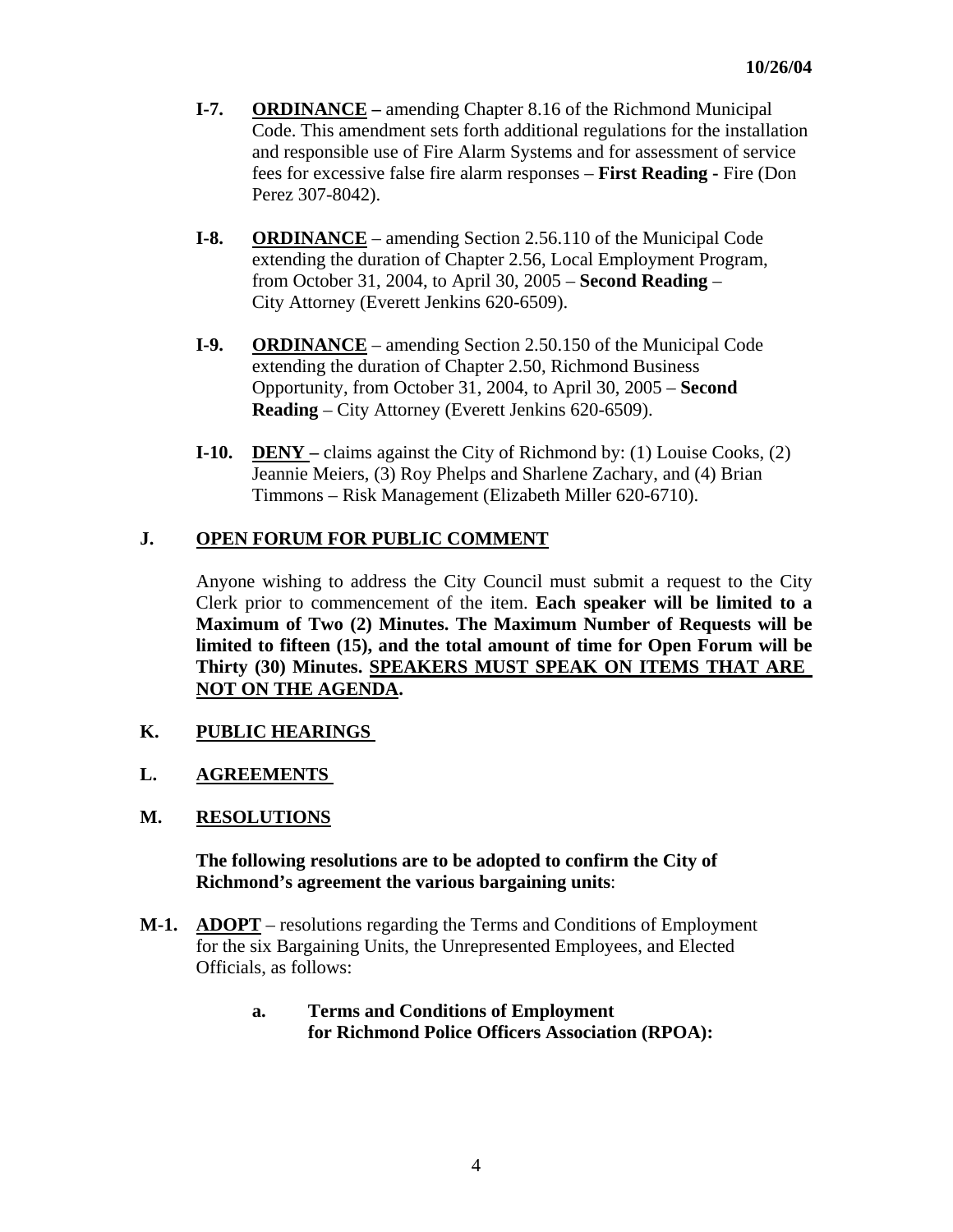Conditionally approving Three-Year Tentative Agreement; or, in the alternative,

Authorizing the City Manager to Unilaterally Impose the Wages, Terms, and Conditions of Employment and other aspects of the City's One-Year Last Best Offer in the event that the Bargaining Unit does not ratify the Tentative Agreement.

#### **b. Terms and Conditions of Employment for Richmond Police Management Association (RPMA):**

Conditionally approving Three-Year Tentative Agreement; or, in the alternative,

Authorizing the City Manager to unilaterally impose the Wages, Terms, and Conditions of Employment and other aspects of the City's One-Year Last Best Offer in the event that the Bargaining Unit does not ratify the Tentative Agreement.

#### **c. Terms and Conditions of Employment for Service Employees International Union (SEIU) Local 790:**

Conditionally approving Three-Year Tentative Agreement; or, in the alternative,

Authorizing the City Manager to unilaterally impose the Wages, Terms and Conditions of Employment and other aspects of the City's One-Year Last Best Offer in the event that the Bargaining Unit does not ratify the Tentative Agreement.

### **d. Terms and Conditions of Employment for Richmond Management Employees Association (RMEA), IFPTE, Local 21:**

Conditionally approving Three-Year Tentative Agreement; or in the alternative,

Authorizing the City Manager to unilaterally impose the Wages, Terms, and Conditions of Employment and other aspects of the City-s One-Year Last Best Offer in the event that the Bargaining Unit does not ratify the Tentative Agreement.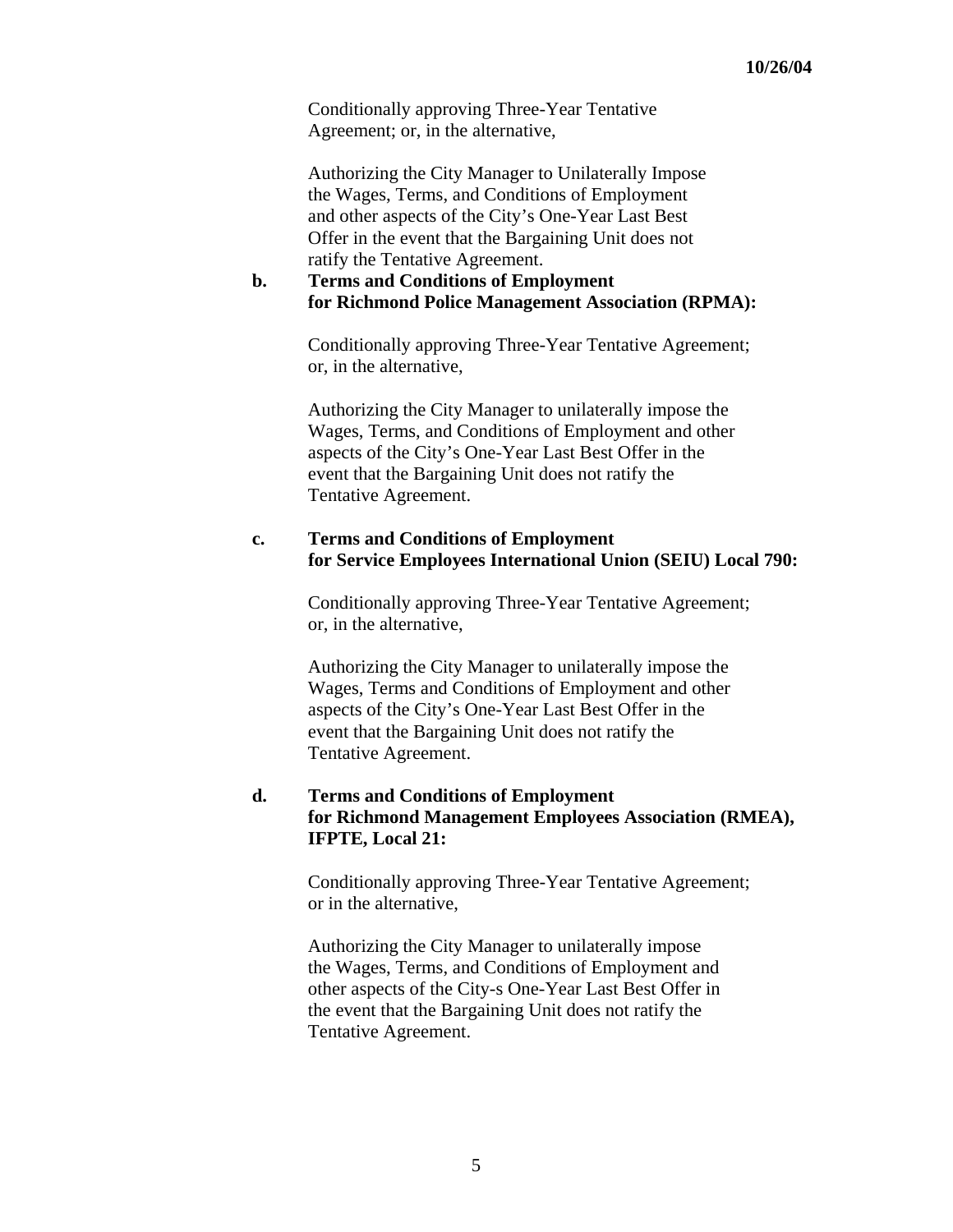### **e. City Council response to Disputed Impasse with International Association of Firefighters (IAFF) Local 188 over Terms and Conditions of Employment**

Conditionally approving Three-Year Tentative Agreement if such Tentative Agreement is reached, or, in the alternative,

Authorizing the City Manager to unilaterally impose the Wages, Terms, and Conditions of Employment and other aspects of the City's One-Year Last Best Offer in the event that the Bargaining Unit does not ratify the Tentative Agreement.

# **f. City Council response to Disputed Impasse with Richmond Fire Management Association (RFMA) over Terms and Conditions of Employment:**

Conditionally approving Three-Year Tentative Agreement if such Tentative Agreement is reached, or, in the alternative,

Authorizing the city Manager to unilaterally impose the Wages, Terms, and Conditions of Employment and other aspects of the City's One-Year Last Best Offer in the event that the Bargaining Unit does not ratify the Tentative Agreement.

# **g. Terms and Conditions of Employment for Unrepresented Employees:**

Shifting to employees the responsibility to pay their share of the Employee Retirement Contribution.

Capping City's Health Premium Contributions to the Kaiser North Rate.

# **h. Health Insurance Contributions for Elected Officials:**

Capping City's Health Premium Contributions to the Kaiser North Rate.

 **-** City Attorney (Everett Jenkins/Bruce Soublet 620-6509).

# **N. ORDINANCES**